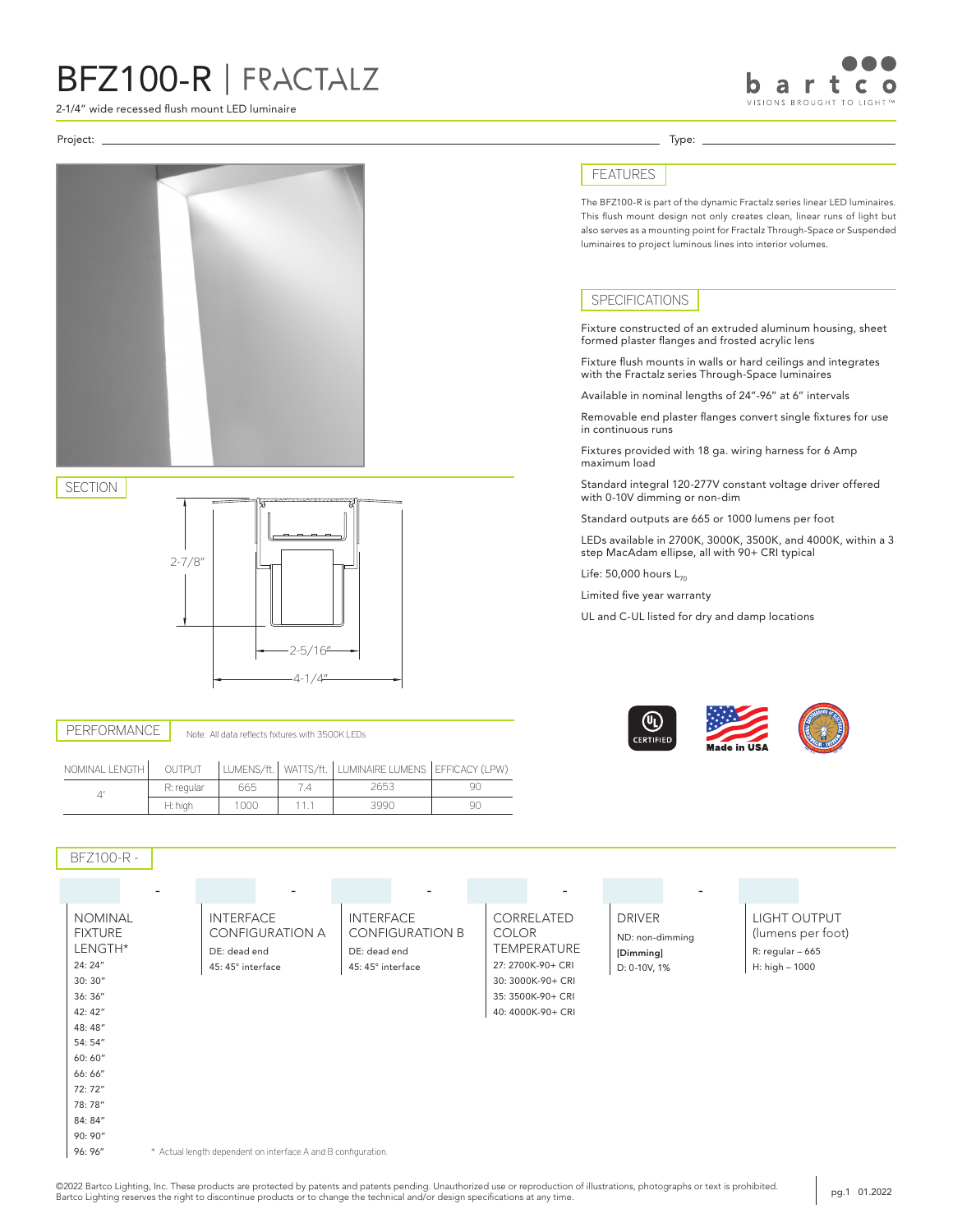2-1/4" wide recessed flush mount LED luminaire

## INTERFACE CONFIGURATIONS

Interface Key

**DE: Dead End** - The end of a single fixture, beginning or end of a continuous run or joint between fixtures

45: 45° Interface - End serves as the mounting point to a Fractalz series Through-Space fixture with mating 45° Inward or 45° Outward interface and also for the Fractalz Suspended fixture



Note: BFZ100-R recessed fixtures must be securely mounted to wall or ceiling framing to support cantilevered Through-Space and Suspended fixtures MOUNTING

- Installs after  $1/2$ " or 5/8" drywall
- Housing secured with drywall screws into adequate blocking
- Finished with joint compound over plaster frame